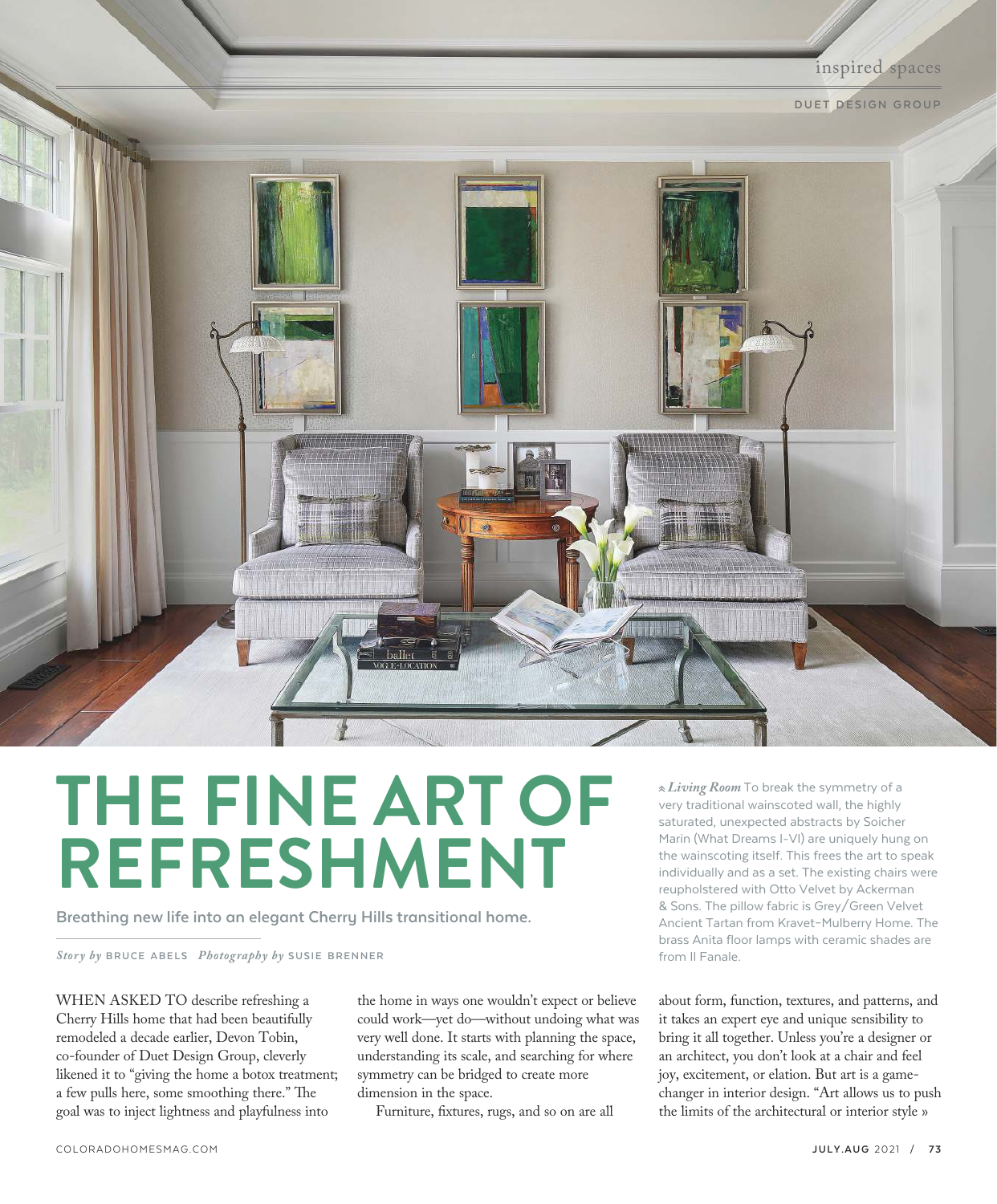## inspired spaces

## **DUET DESIGN GROUP**



of a home," says Tobin. "It's the one aspect of any space that evokes actual emotion."

Duet added trim, supervised a complete repainting, and reconfigured and/or redesigned almost every room to be more functional and enjoyable, including the living room, family room, and master bedroom. Repainting proved to be the biggest challenge, due to the home's abundance of fine detail and trim, as well as owners who lived there throughout an eightweek painting marathon. "After 10 years, a fresh coat of paint can make a home feel totally new," Tobin notes. To avoid that painting-thewhole-house hassle, she suggests repainting a couple of rooms at a time every few years. »

## "During a **QUARANTINE**, there shouldn't be a room in your house you don't use."  $-$  DEVON TOBIN, CO-FOUNDER OF DUET DESIGN GROUP



 *Family Room* Over the mantle is a 4K QLED Smart TV from Samsung. It displays fine art when it's off. Yes, that's plaid on the chairs. "Plaid is crazy playful and kind of wild," but in this case, it's more about color than pattern—used almost as a neutral palette to highlight the fireplace and embroidered draperies. Distressed leather, suede, and chenille help tone it all down. The existing chairs were reupholstered by Ackerman & Sons in Hutton Plaid and Salmon from Cowtan & Tout.

 *Gallery Wall* Here, the wainscoting delineates the various pieces. The existing black-and-white photos prompted use of a similarly themed Soicher Marin piece. The four vintage, pressed flower pieces create texture. The black-and-white abstract rounds out the assemblage. "It's a great demonstration of not getting stuck in a box." How do we know this all works? "Because I say it works," laughs Tobin. "The client loves it!"